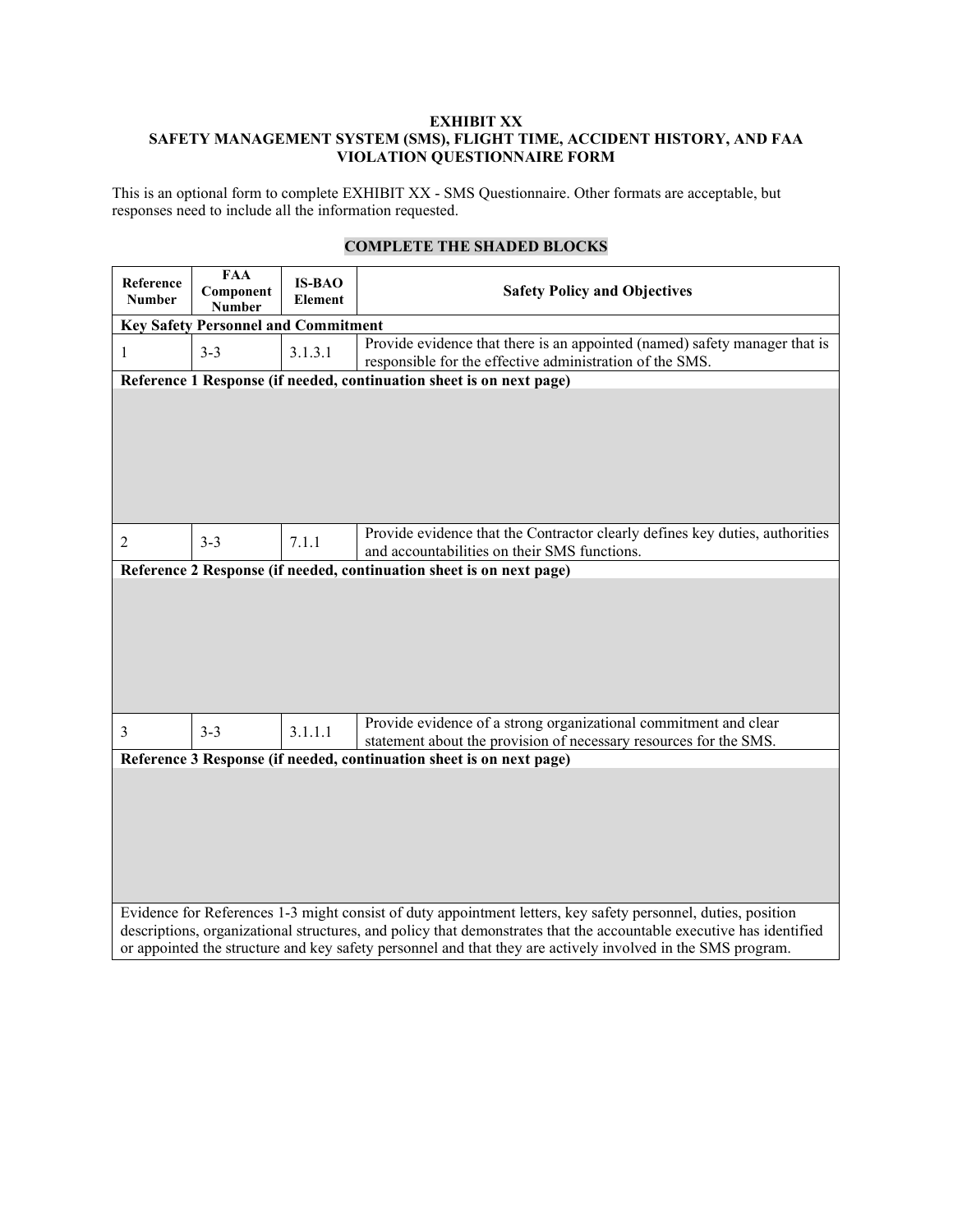| Key Safety Personnel and Commitment (References 1-3), continuation sheet |  |
|--------------------------------------------------------------------------|--|
|                                                                          |  |
|                                                                          |  |
|                                                                          |  |
|                                                                          |  |
|                                                                          |  |
|                                                                          |  |
|                                                                          |  |
|                                                                          |  |
|                                                                          |  |
|                                                                          |  |
|                                                                          |  |
|                                                                          |  |
|                                                                          |  |
|                                                                          |  |
|                                                                          |  |
|                                                                          |  |
|                                                                          |  |
|                                                                          |  |
|                                                                          |  |
|                                                                          |  |
|                                                                          |  |
|                                                                          |  |
|                                                                          |  |
|                                                                          |  |
|                                                                          |  |
|                                                                          |  |
|                                                                          |  |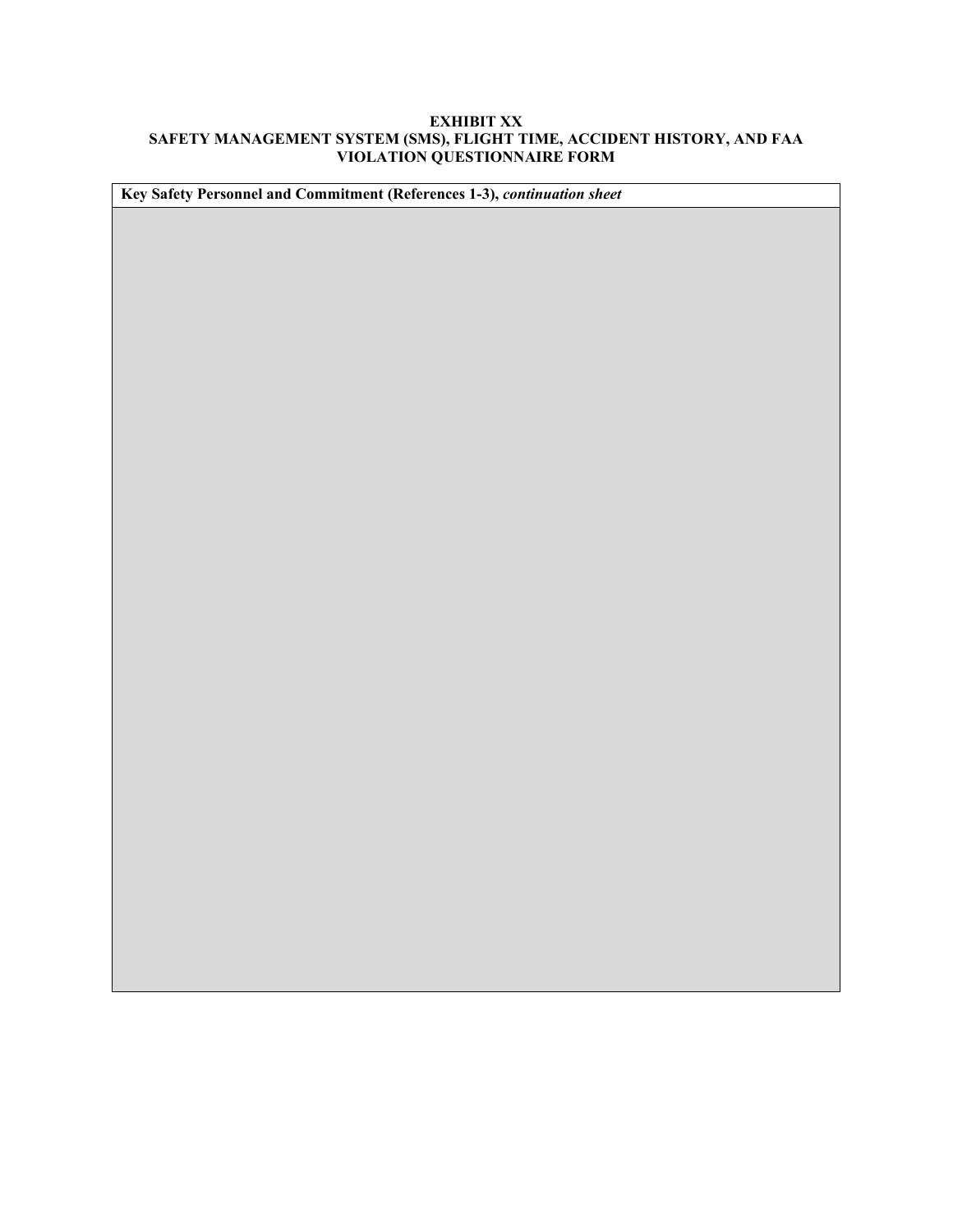| Reference<br><b>Number</b> | <b>FAA</b><br>Component<br>Number                 | <b>IS-BAO</b><br>Element | <b>Safety Policy and Objectives</b>                                                                                                                                                                                                                                                                                                                                                                   |
|----------------------------|---------------------------------------------------|--------------------------|-------------------------------------------------------------------------------------------------------------------------------------------------------------------------------------------------------------------------------------------------------------------------------------------------------------------------------------------------------------------------------------------------------|
|                            | <b>Contractor Operations Manual</b>               |                          |                                                                                                                                                                                                                                                                                                                                                                                                       |
| 4                          | $3 - 3$                                           | 6.1.1                    | Provide evidence that Operations Manual contains a flight operations<br>policy and aircraft maintenance policy.                                                                                                                                                                                                                                                                                       |
|                            |                                                   |                          | Reference 4 Response (if needed, continuation sheet is on next page)                                                                                                                                                                                                                                                                                                                                  |
|                            |                                                   |                          |                                                                                                                                                                                                                                                                                                                                                                                                       |
| 5                          | $3 - 3$                                           | 6.2.1                    | Provide evidence of a distribution process that ensures the current version<br>of the Operations Manual is available to appropriate personnel in all areas<br>of operation.                                                                                                                                                                                                                           |
|                            |                                                   |                          | Reference 5 Response (if needed, continuation sheet is on next page)                                                                                                                                                                                                                                                                                                                                  |
|                            |                                                   |                          |                                                                                                                                                                                                                                                                                                                                                                                                       |
| 6                          | $3 - 3$                                           | 6.1.1                    | Provide evidence that the Operations Manual is approved by the appointed<br>accountable executive.                                                                                                                                                                                                                                                                                                    |
|                            |                                                   |                          | Reference 6 Response (if needed, continuation sheet is on next page)                                                                                                                                                                                                                                                                                                                                  |
|                            |                                                   |                          |                                                                                                                                                                                                                                                                                                                                                                                                       |
| 7                          | $3 - 3$                                           | 6.1.1                    | Provide evidence that the Operations Manual is amended or revised as<br>necessary to ensure that the information contained is current.                                                                                                                                                                                                                                                                |
|                            |                                                   |                          | Reference 7 Response (if needed, continuation sheet is on next page)                                                                                                                                                                                                                                                                                                                                  |
|                            | Specifications (Ops Spec) as approved by the FAA. |                          | Evidence for References 4-7 might include documented Operations Manual(s), revision and/or approval pages,<br>SOPs, and procedures that describe how flight crews and maintenance personnel conduct flight and maintenance<br>activities meet organizational expectations and objectives.<br>Operations Manual contains internal instructions to employees and should not be confused with Operations |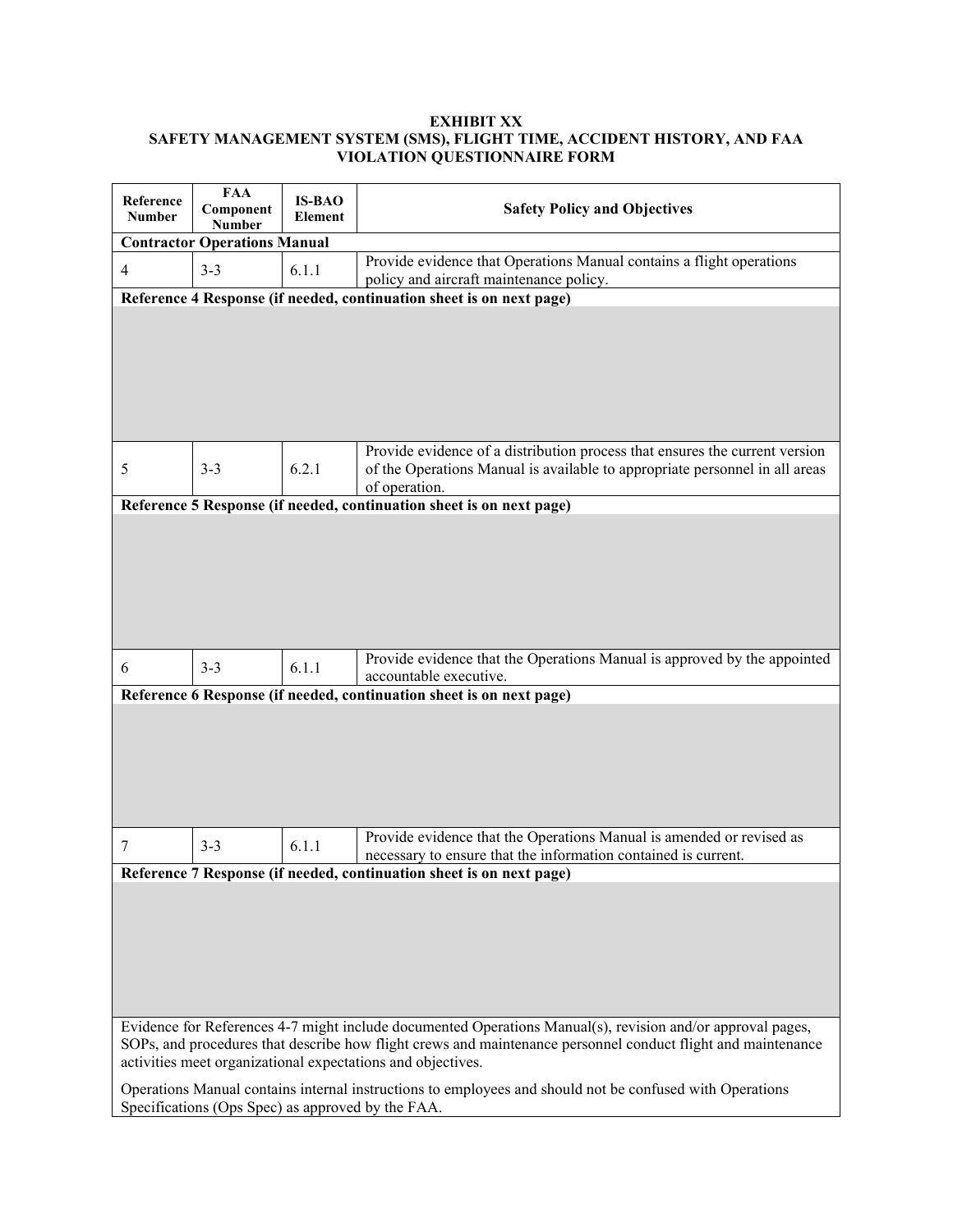| <b>Contractor Operations Manual (References 4-7), continuation sheet</b> |
|--------------------------------------------------------------------------|
|                                                                          |
|                                                                          |
|                                                                          |
|                                                                          |
|                                                                          |
|                                                                          |
|                                                                          |
|                                                                          |
|                                                                          |
|                                                                          |
|                                                                          |
|                                                                          |
|                                                                          |
|                                                                          |
|                                                                          |
|                                                                          |
|                                                                          |
|                                                                          |
|                                                                          |
|                                                                          |
|                                                                          |
|                                                                          |
|                                                                          |
|                                                                          |
|                                                                          |
|                                                                          |
|                                                                          |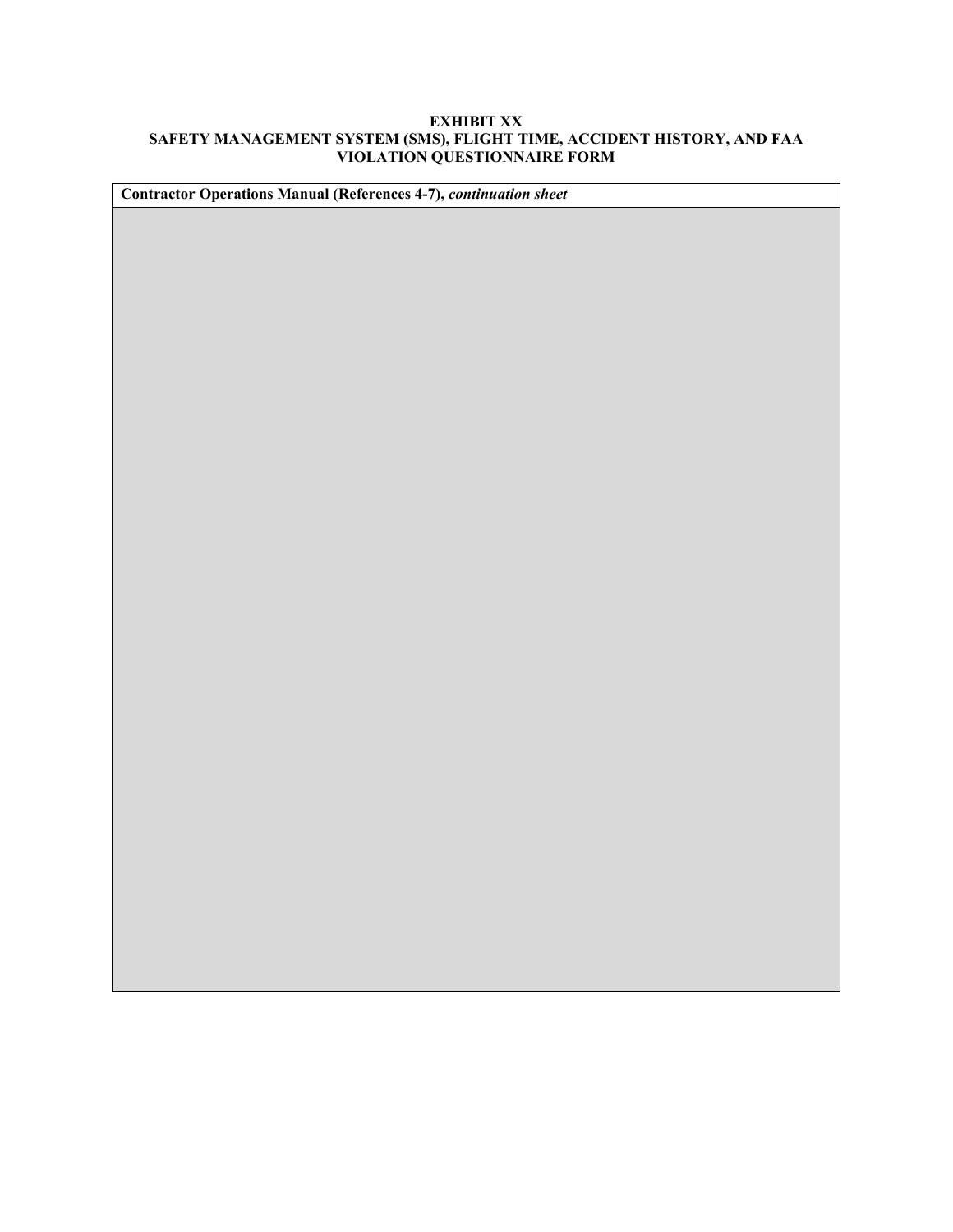| Reference<br><b>Number</b> | <b>FAA</b><br>Component<br><b>Number</b> | <b>IS-BAO</b><br>Element | <b>Safety Policy and Objectives</b>                                                                                                                                                                                                                                                                                                                      |
|----------------------------|------------------------------------------|--------------------------|----------------------------------------------------------------------------------------------------------------------------------------------------------------------------------------------------------------------------------------------------------------------------------------------------------------------------------------------------------|
|                            | <b>Emergency Response Plan</b>           |                          |                                                                                                                                                                                                                                                                                                                                                          |
| 8                          | $3 - 3$                                  | 3.1.4.1                  | Provide evidence that the Contractor has an established emergency<br>response plan to respond to an accident or emergency.                                                                                                                                                                                                                               |
|                            |                                          |                          | Reference 8 Response (if needed, continuation sheet is on next page)                                                                                                                                                                                                                                                                                     |
|                            |                                          |                          |                                                                                                                                                                                                                                                                                                                                                          |
| 9                          | $3 - 3$                                  | 4.1.1                    | Provide evidence that the Contractor has provided duties and training for<br>those who have a role in the emergency response plan.                                                                                                                                                                                                                       |
|                            |                                          |                          | Reference 9 Response (if needed, continuation sheet is on next page)                                                                                                                                                                                                                                                                                     |
|                            |                                          |                          |                                                                                                                                                                                                                                                                                                                                                          |
| 10                         | $3 - 3$                                  | 4.3.3                    | Provide evidence that the emergency response plan is exercised at a<br>minimum of annually to evaluate effectiveness and that results are<br>recorded.                                                                                                                                                                                                   |
|                            |                                          |                          | Reference 10 Response (if needed, continuation sheet is on next page)                                                                                                                                                                                                                                                                                    |
|                            |                                          |                          |                                                                                                                                                                                                                                                                                                                                                          |
| the plan.                  |                                          |                          | Evidence for References 8-10 might consist of documented and implemented plan that the Contractor will follow<br>in the event of an accident, incident or operational emergency to mitigate the effects, of these events. Provide<br>training records on the plan, how it was exercised, and updated it based on recorded results of using or exercising |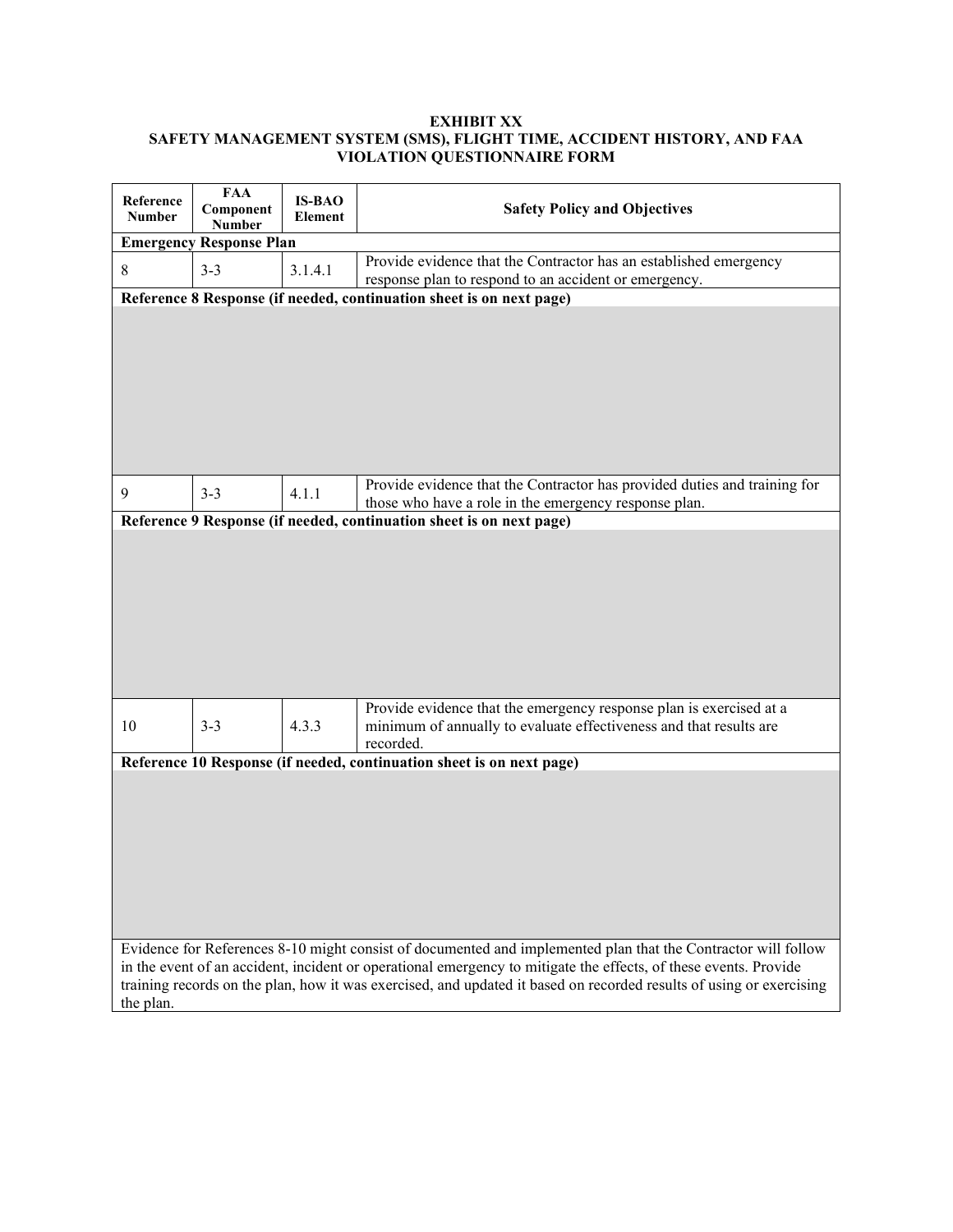| Emergency Response Plan (References 8-10), continuation sheet |
|---------------------------------------------------------------|
|                                                               |
|                                                               |
|                                                               |
|                                                               |
|                                                               |
|                                                               |
|                                                               |
|                                                               |
|                                                               |
|                                                               |
|                                                               |
|                                                               |
|                                                               |
|                                                               |
|                                                               |
|                                                               |
|                                                               |
|                                                               |
|                                                               |
|                                                               |
|                                                               |
|                                                               |
|                                                               |
|                                                               |
|                                                               |
|                                                               |
|                                                               |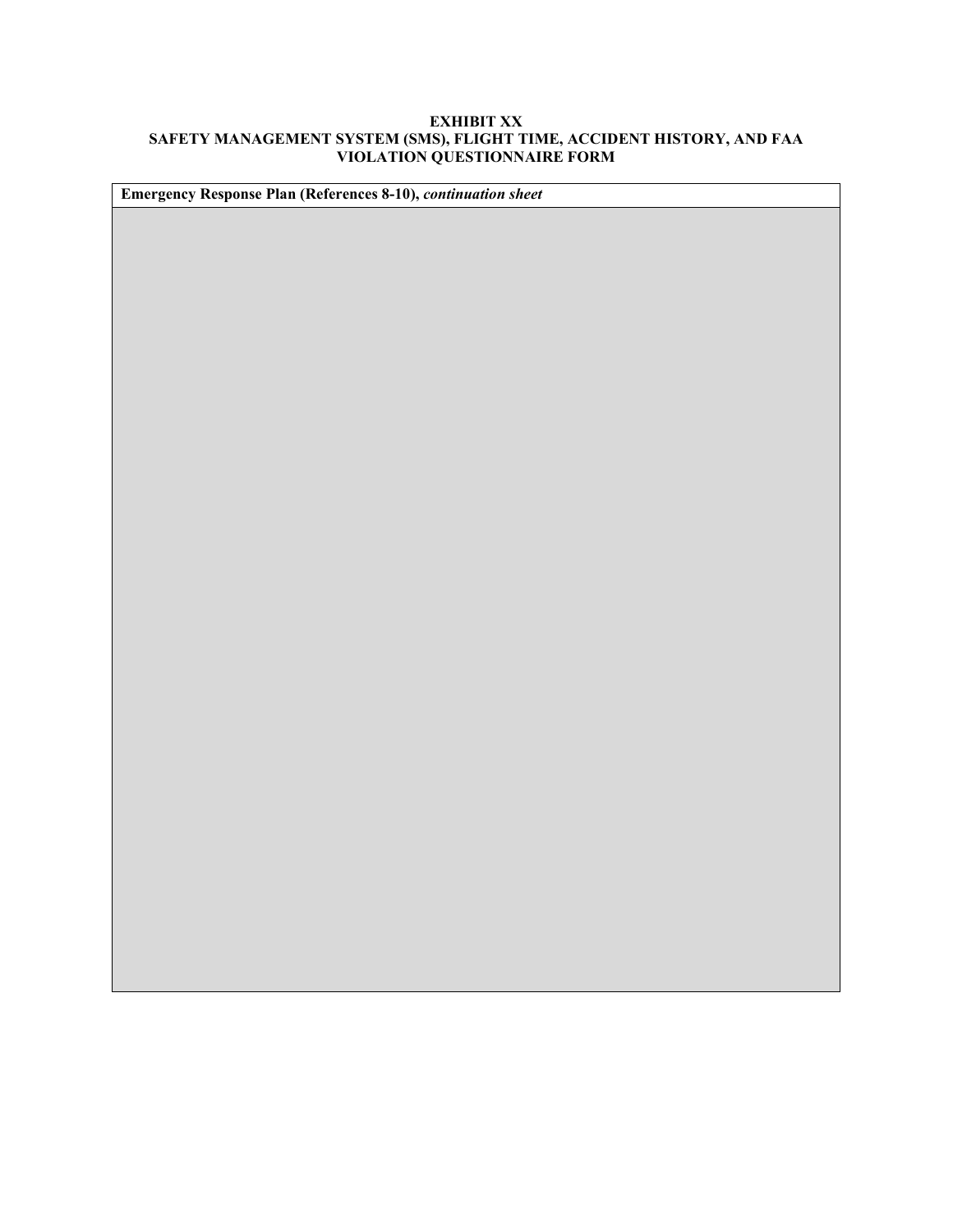| Reference<br><b>Number</b> | <b>FAA</b><br>Component<br><b>Number</b> | <b>IS-BAO</b><br><b>Element</b> | <b>Safety Policy and Objectives</b>                                                                                                                                                                                                                                                                                                                                                                               |
|----------------------------|------------------------------------------|---------------------------------|-------------------------------------------------------------------------------------------------------------------------------------------------------------------------------------------------------------------------------------------------------------------------------------------------------------------------------------------------------------------------------------------------------------------|
|                            | <b>Safety Risk Management</b>            |                                 |                                                                                                                                                                                                                                                                                                                                                                                                                   |
| 11                         | $3 - 4$                                  | 3.2.1.1                         | Provide evidence that the Contractor developed and maintains a formal<br>process to identify and track hazards including risk Analysis (Exposure),<br>Risk Assessment (Severity and likelihood), Decision Making<br>(Mitigations), Validation of Control (Controls effective).                                                                                                                                    |
|                            |                                          |                                 | Reference 11 Response (if needed, continuation sheet is on next page)                                                                                                                                                                                                                                                                                                                                             |
|                            |                                          |                                 |                                                                                                                                                                                                                                                                                                                                                                                                                   |
| 12                         | $3 - 4$                                  | 3.2.1.1                         | Provide evidence that the Contractor has a hazard/threat reporting<br>program.                                                                                                                                                                                                                                                                                                                                    |
|                            |                                          |                                 | Reference 12 Response (if needed, continuation sheet is on next page)                                                                                                                                                                                                                                                                                                                                             |
|                            |                                          |                                 |                                                                                                                                                                                                                                                                                                                                                                                                                   |
| 13                         | $3 - 4$                                  | 3.2.1.1                         | Provide evidence that the Contractor has a policy to conduct operational<br>risk assessment and or use a flight risk assessment tool, customized and<br>appropriate for their operation.                                                                                                                                                                                                                          |
|                            |                                          |                                 | Reference 13 Response (if needed, continuation sheet is on next page)                                                                                                                                                                                                                                                                                                                                             |
|                            |                                          |                                 |                                                                                                                                                                                                                                                                                                                                                                                                                   |
| 14                         | $3-4$                                    | 3.1.2.1                         | Provide evidence that there is a process to mitigate high scoring risk<br>assessments or obtain and record approval of the Contractor's<br>management when it exceeds a predetermined level.                                                                                                                                                                                                                      |
|                            |                                          |                                 | Reference 14 Response (if needed, continuation sheet is on next page)                                                                                                                                                                                                                                                                                                                                             |
|                            |                                          |                                 |                                                                                                                                                                                                                                                                                                                                                                                                                   |
|                            |                                          |                                 | Evidence for References 11-14 should demonstrate the developed processes to understand the critical<br>characteristics of the Contractor systems and operational environment and apply this knowledge to identify<br>hazards, analyze and assess risk, and design risk controls.                                                                                                                                  |
|                            |                                          |                                 | Process should include: system description and task analysis, hazard identification, safety risk analysis, safety<br>risk assessment, and safety risk control and mitigation. Mitigation and control processes might include a<br>hazard/threat safety reporting system, a flight risk assessment tool and a documented method to for management<br>to approve risk assessments that reach a predetermined level. |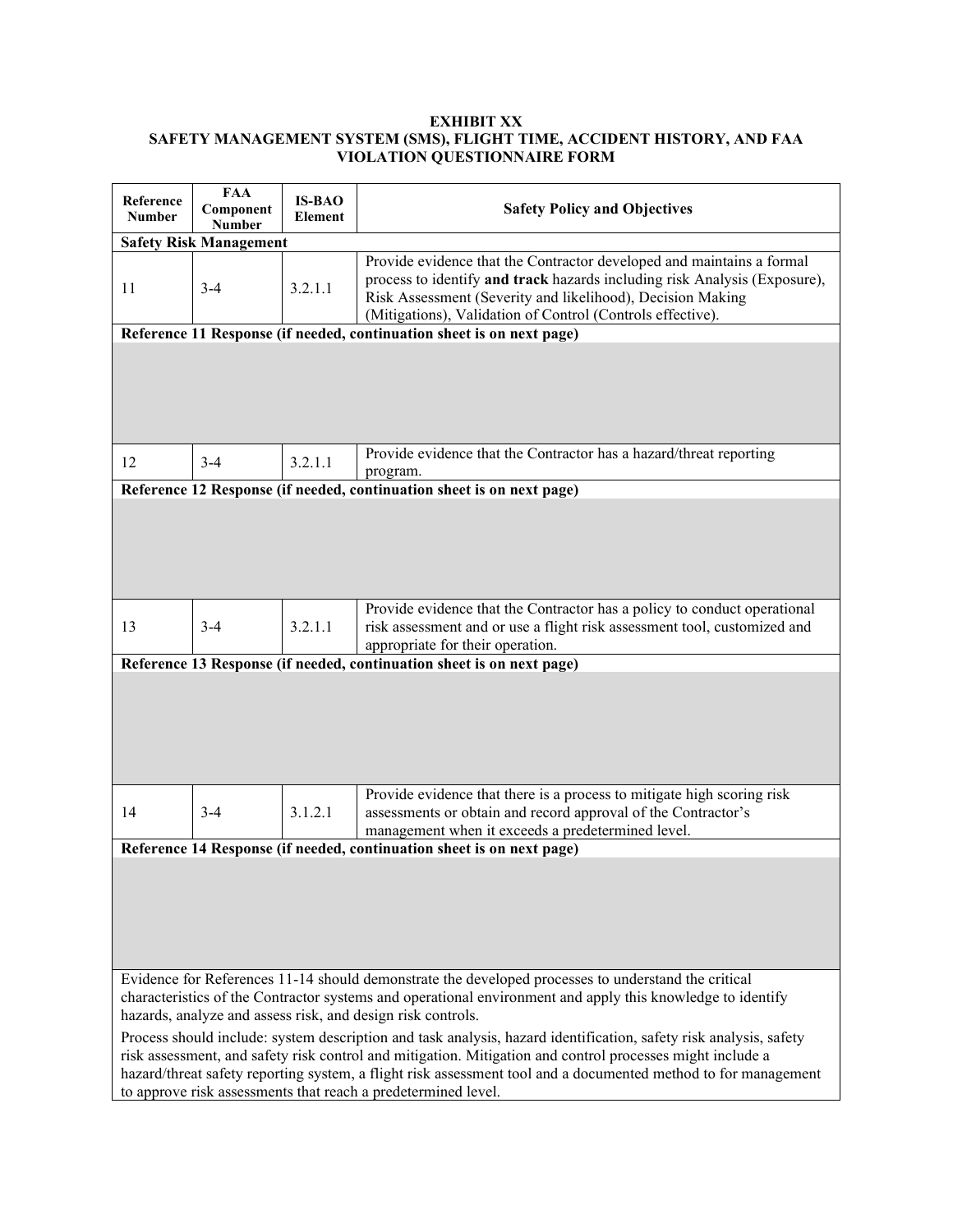| Safety Risk Management (References 11-14), continuation sheet |
|---------------------------------------------------------------|
|                                                               |
|                                                               |
|                                                               |
|                                                               |
|                                                               |
|                                                               |
|                                                               |
|                                                               |
|                                                               |
|                                                               |
|                                                               |
|                                                               |
|                                                               |
|                                                               |
|                                                               |
|                                                               |
|                                                               |
|                                                               |
|                                                               |
|                                                               |
|                                                               |
|                                                               |
|                                                               |
|                                                               |
|                                                               |
|                                                               |
|                                                               |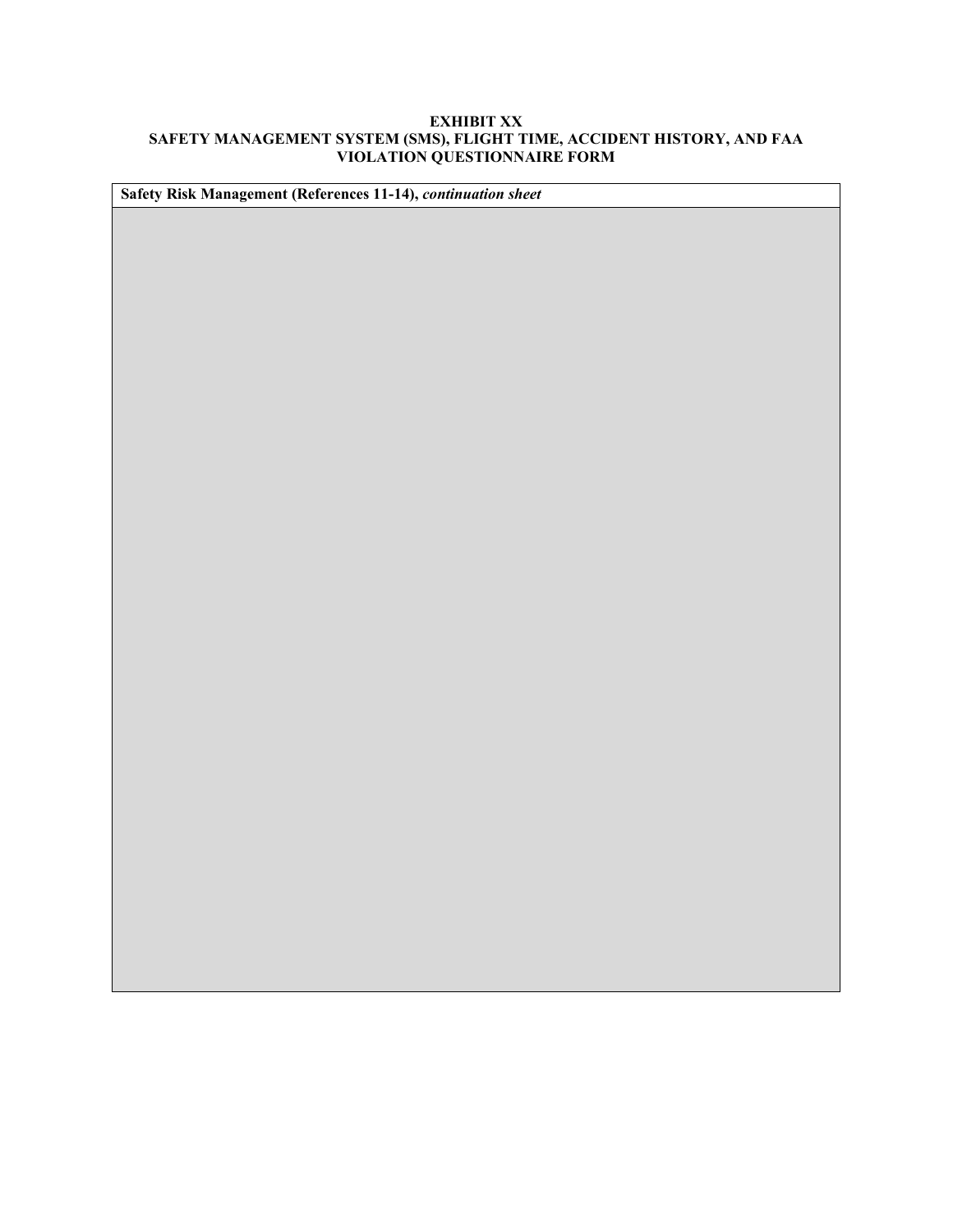| Reference<br><b>Number</b> | <b>FAA</b><br>Component<br><b>Number</b>            | <b>IS-BAO</b><br>Element | <b>Safety Policy and Objectives</b>                                                                                                                                                                             |
|----------------------------|-----------------------------------------------------|--------------------------|-----------------------------------------------------------------------------------------------------------------------------------------------------------------------------------------------------------------|
| <b>Safety Assurance</b>    |                                                     |                          |                                                                                                                                                                                                                 |
| 15                         | $3 - 5$                                             | 3.3.1.1                  | Provide evidence that the Contractor has a policy or process to verify<br>safety performance in reference to the Contractor's performance<br>indicators.                                                        |
|                            |                                                     |                          | Reference 15 Response (if needed, continuation sheet is on next page)                                                                                                                                           |
|                            |                                                     |                          |                                                                                                                                                                                                                 |
| 16                         | $3 - 5$                                             | 3.3.2                    | Provide evidence that the Contractor maintains a process to identify risks<br>associated with change to the Contractor's structure or service (aircraft<br>type, environment, organizational, or mission).      |
|                            |                                                     |                          | Reference 16 Response (if needed, continuation sheet is on next page)                                                                                                                                           |
|                            |                                                     |                          |                                                                                                                                                                                                                 |
| 17                         | $3 - 5$                                             | 3.3.3                    | Provide evidence that the Contractor has a system or policy to monitor and<br>assess its SMS processes to maintain or continuously improve the overall<br>effectiveness of the SMS.                             |
|                            |                                                     |                          | Reference 17 Response (if needed, continuation sheet is on next page)                                                                                                                                           |
|                            |                                                     |                          |                                                                                                                                                                                                                 |
|                            | change, and how safety risk controls are effective. |                          | Evidence for References 15-17 should show documented processes that establish benchmarks and safety<br>measurement, identifying risks to organizational changes or new systems and the process of management of |
|                            |                                                     |                          | Examples may include: mishap rates, reporting rates, risk management trends, audit trends and risk mitigations.                                                                                                 |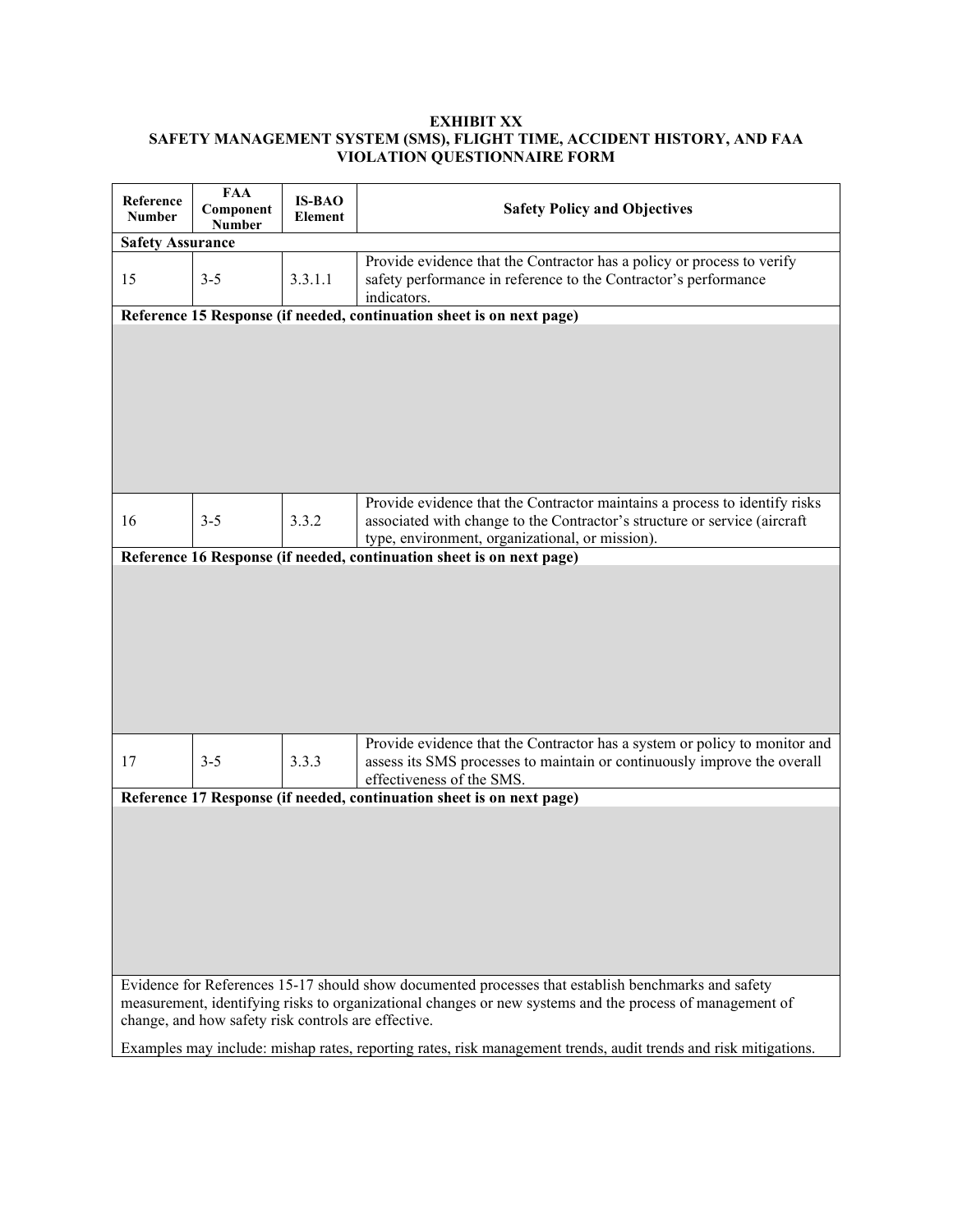| Safety Assurance (References 15-17), continuation sheet |
|---------------------------------------------------------|
|                                                         |
|                                                         |
|                                                         |
|                                                         |
|                                                         |
|                                                         |
|                                                         |
|                                                         |
|                                                         |
|                                                         |
|                                                         |
|                                                         |
|                                                         |
|                                                         |
|                                                         |
|                                                         |
|                                                         |
|                                                         |
|                                                         |
|                                                         |
|                                                         |
|                                                         |
|                                                         |
|                                                         |
|                                                         |
|                                                         |
|                                                         |
|                                                         |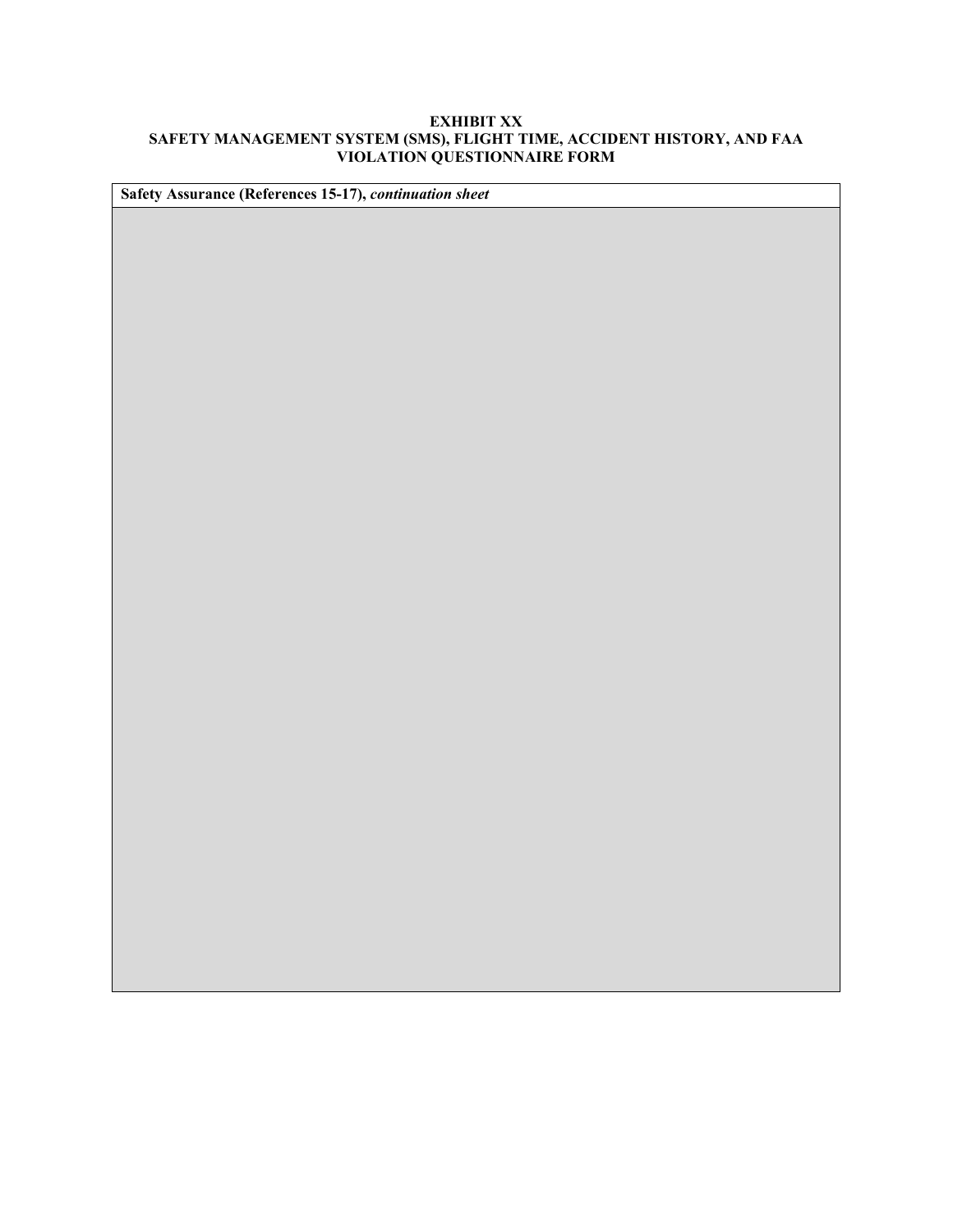| Reference<br><b>Number</b> | <b>FAA</b><br>Component<br><b>Number</b> | <b>IS-BAO</b><br>Element | <b>Safety Policy and Objectives</b>                                                                                                                                                                                    |
|----------------------------|------------------------------------------|--------------------------|------------------------------------------------------------------------------------------------------------------------------------------------------------------------------------------------------------------------|
|                            | <b>Compliance Monitoring</b>             |                          |                                                                                                                                                                                                                        |
| 18                         | $3 - 5$                                  | 3.5                      | Provide evidence that the Contractor has established the requirements for<br>audits or assessments at determined intervals to ensure that their<br>implemented SMS components, are being followed in daily operations. |
|                            |                                          |                          | Reference 18 Response (if needed, continuation sheet is on next page)                                                                                                                                                  |
|                            |                                          |                          |                                                                                                                                                                                                                        |
| 19                         | $3 - 5$                                  | 3.5                      | Provide evidence of audits and their results.                                                                                                                                                                          |
|                            |                                          |                          | Reference 19 Response (if needed, continuation sheet is on next page)                                                                                                                                                  |
|                            |                                          |                          | Provide evidence of a policy or process to develop an action plan from the                                                                                                                                             |
| 20                         | $3 - 5$                                  | 3.5                      | deficiencies identified in the audits.                                                                                                                                                                                 |
|                            |                                          |                          | Reference 20 Response (if needed, continuation sheet is on next page)                                                                                                                                                  |
|                            |                                          |                          | Evidence for References 18-20 should demonstrate that the organization has a process to perform regularly                                                                                                              |
|                            | and included in an action plan.          |                          | scheduled audits, internal or externally conducted, that they are documented, and that audit findings are analyzed                                                                                                     |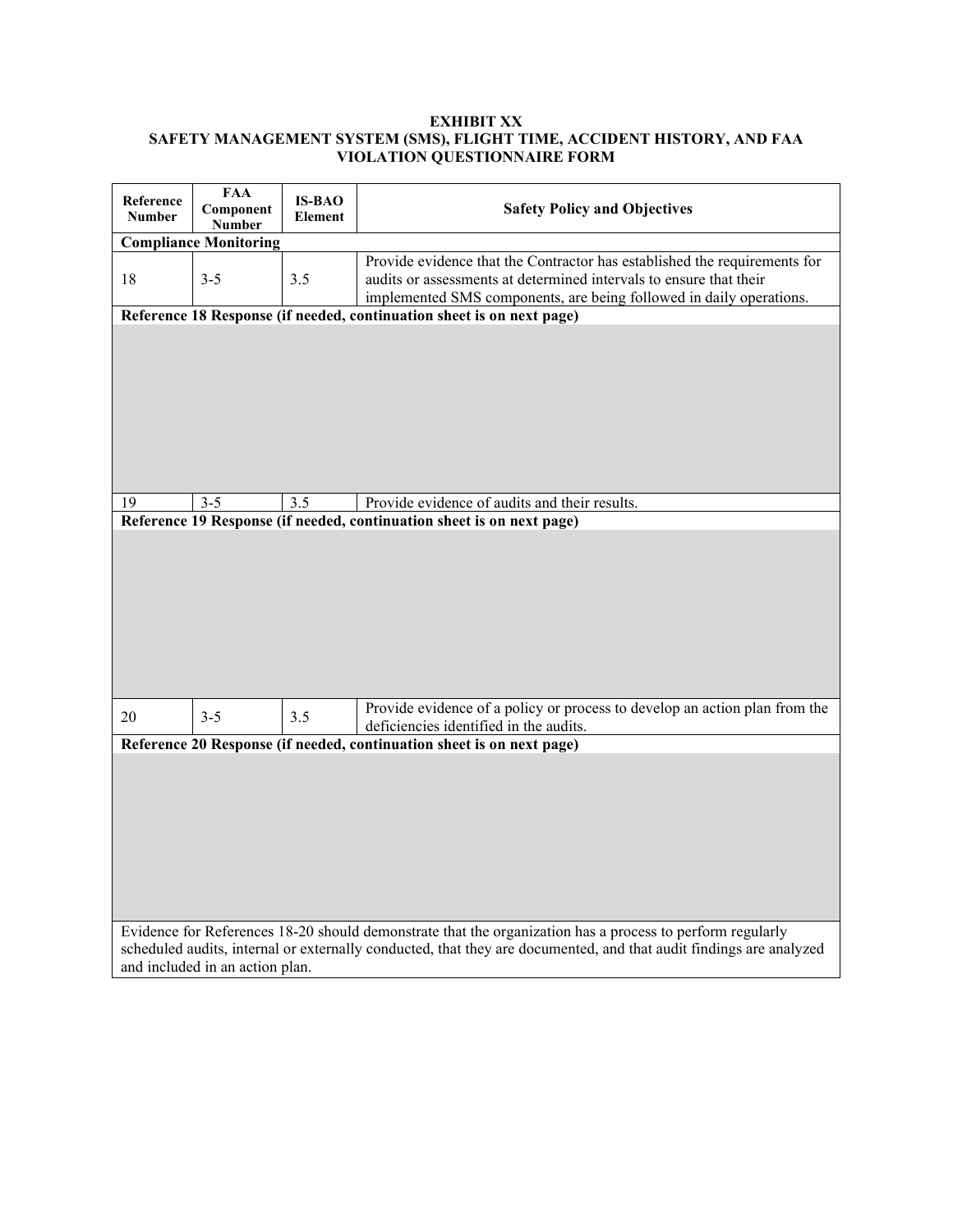| Compliance Monitoring (References 18-20), continuation sheet |  |  |  |  |
|--------------------------------------------------------------|--|--|--|--|
|                                                              |  |  |  |  |
|                                                              |  |  |  |  |
|                                                              |  |  |  |  |
|                                                              |  |  |  |  |
|                                                              |  |  |  |  |
|                                                              |  |  |  |  |
|                                                              |  |  |  |  |
|                                                              |  |  |  |  |
|                                                              |  |  |  |  |
|                                                              |  |  |  |  |
|                                                              |  |  |  |  |
|                                                              |  |  |  |  |
|                                                              |  |  |  |  |
|                                                              |  |  |  |  |
|                                                              |  |  |  |  |
|                                                              |  |  |  |  |
|                                                              |  |  |  |  |
|                                                              |  |  |  |  |
|                                                              |  |  |  |  |
|                                                              |  |  |  |  |
|                                                              |  |  |  |  |
|                                                              |  |  |  |  |
|                                                              |  |  |  |  |
|                                                              |  |  |  |  |
|                                                              |  |  |  |  |
|                                                              |  |  |  |  |
|                                                              |  |  |  |  |
|                                                              |  |  |  |  |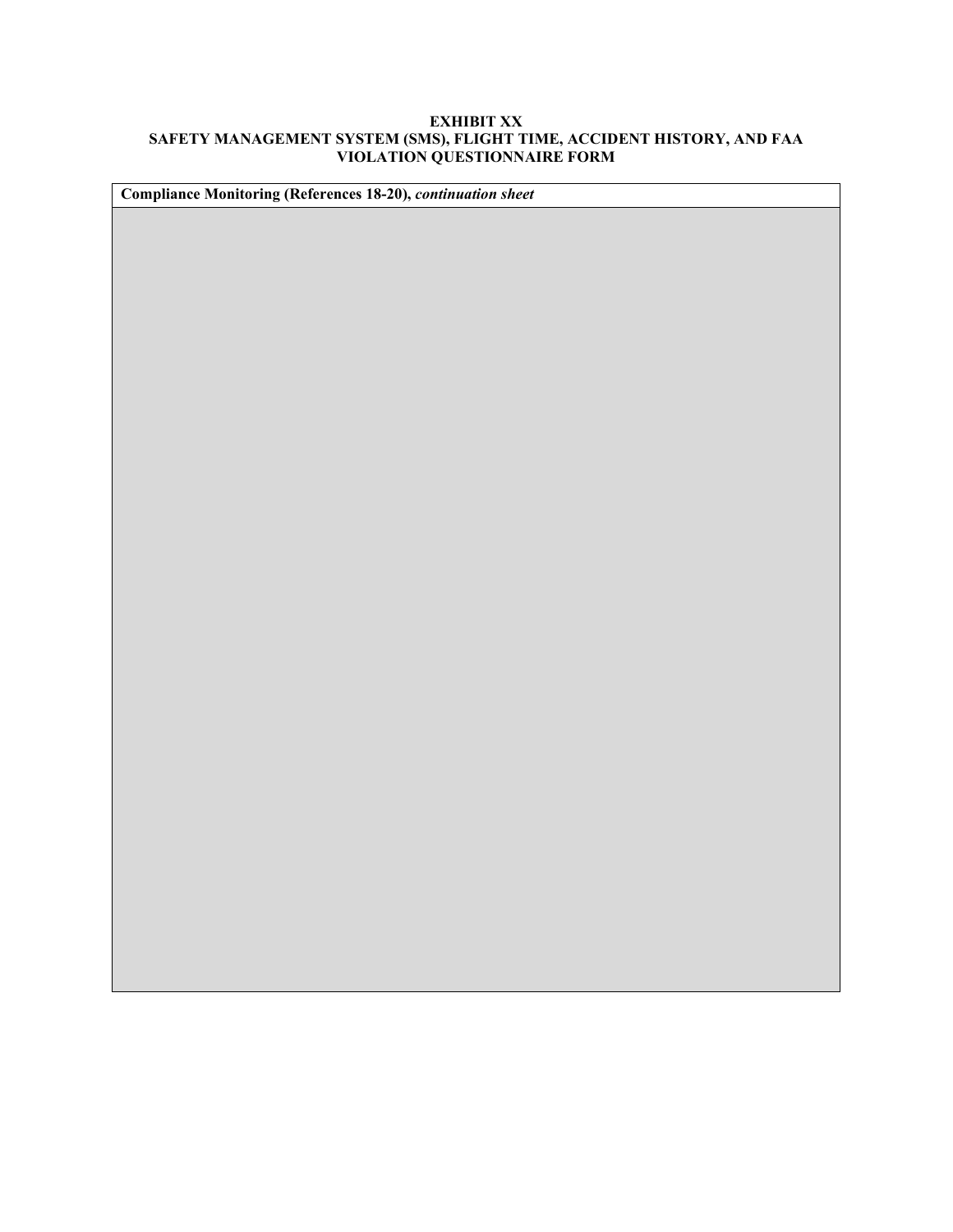| Reference<br><b>Number</b> | <b>FAA</b><br>Component<br><b>Number</b> | <b>IS-BAO</b><br>Element | <b>Safety Policy and Objectives</b>                                                                                                                                                                                                                                                                     |
|----------------------------|------------------------------------------|--------------------------|---------------------------------------------------------------------------------------------------------------------------------------------------------------------------------------------------------------------------------------------------------------------------------------------------------|
| <b>Safety Promotion</b>    |                                          |                          |                                                                                                                                                                                                                                                                                                         |
| 21                         | $3-6$                                    | 3.4                      | Provide evidence that the Contractor established and maintains a formal<br>means for internal safety communication that promotes the SMS and<br>conveys safety-critical information such as safety bulletins or lessons<br>learned.                                                                     |
|                            |                                          |                          | Reference 21 Response (if needed, continuation sheet is on next page)                                                                                                                                                                                                                                   |
|                            |                                          |                          |                                                                                                                                                                                                                                                                                                         |
| 22                         | $3 - 6$                                  | 3.4                      | Provide evidence of lessons learned developed from an incident, accident,<br>or operational issue affecting safety, and shared with the Contractor<br>personnel.                                                                                                                                        |
|                            |                                          |                          | Reference 22 Response (if needed, continuation sheet is on next page)                                                                                                                                                                                                                                   |
|                            |                                          |                          |                                                                                                                                                                                                                                                                                                         |
| 23                         | N/A                                      | N/A                      | Provide evidence of a Safety Award system in place and in practice.                                                                                                                                                                                                                                     |
|                            |                                          |                          | Reference 23 Response (if needed, continuation sheet is on next page)<br>Evidence for References 21-23 should include a documented process to communicate safety critical outputs of<br>the SMS, rationale behind controls, preventative or corrective actions, and ensure company awareness of the SMS |
|                            | provide safety promotion.                |                          | objective to its employees. Items may include lessons learned, impact and safety awards and other programs to                                                                                                                                                                                           |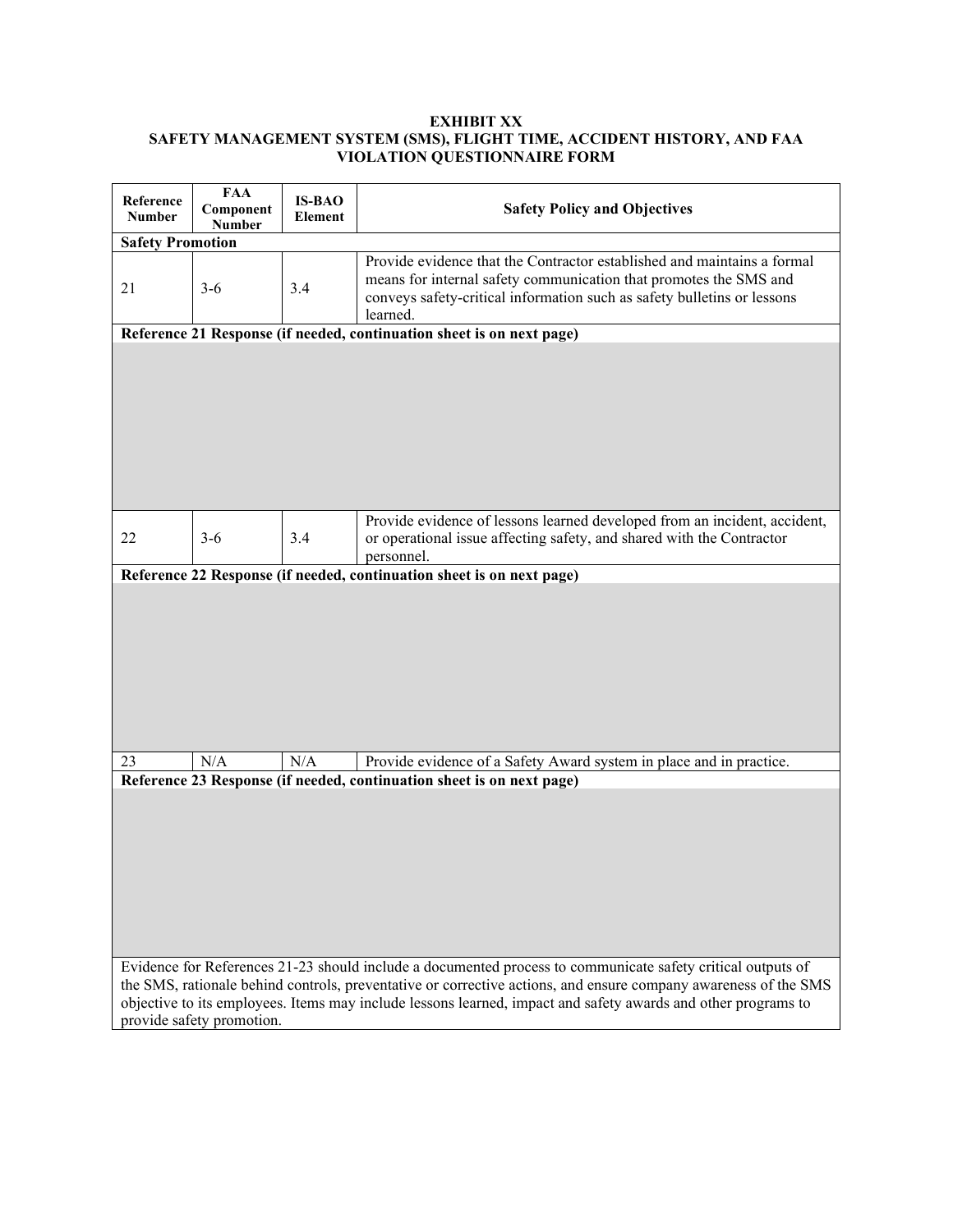| Safety Promotion (References 21-23), continuation sheet |  |  |  |  |
|---------------------------------------------------------|--|--|--|--|
|                                                         |  |  |  |  |
|                                                         |  |  |  |  |
|                                                         |  |  |  |  |
|                                                         |  |  |  |  |
|                                                         |  |  |  |  |
|                                                         |  |  |  |  |
|                                                         |  |  |  |  |
|                                                         |  |  |  |  |
|                                                         |  |  |  |  |
|                                                         |  |  |  |  |
|                                                         |  |  |  |  |
|                                                         |  |  |  |  |
|                                                         |  |  |  |  |
|                                                         |  |  |  |  |
|                                                         |  |  |  |  |
|                                                         |  |  |  |  |
|                                                         |  |  |  |  |
|                                                         |  |  |  |  |
|                                                         |  |  |  |  |
|                                                         |  |  |  |  |
|                                                         |  |  |  |  |
|                                                         |  |  |  |  |
|                                                         |  |  |  |  |
|                                                         |  |  |  |  |
|                                                         |  |  |  |  |
|                                                         |  |  |  |  |
|                                                         |  |  |  |  |
|                                                         |  |  |  |  |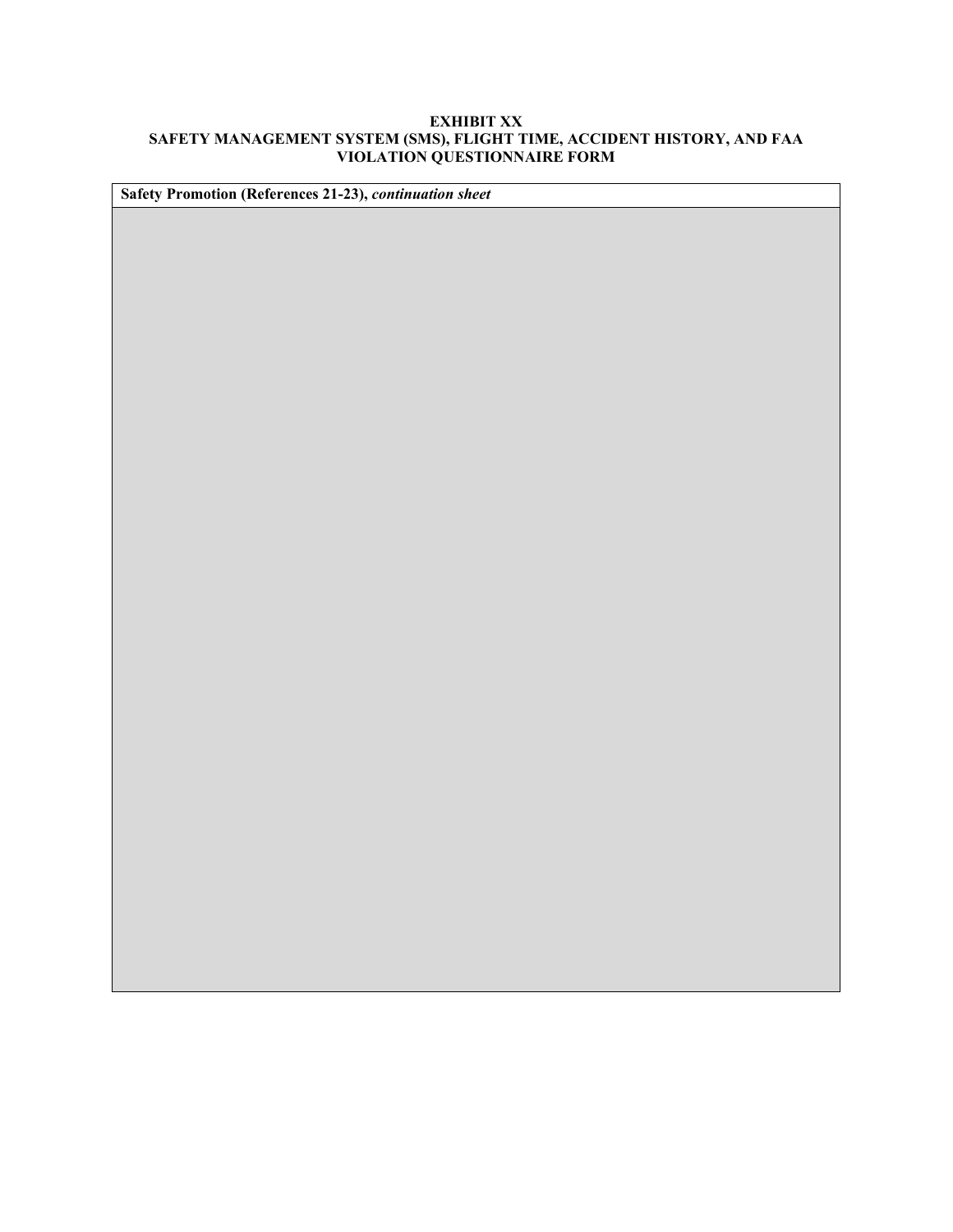| Reference<br><b>Number</b> | <b>FAA</b><br>Component<br><b>Number</b> | <b>IS-BAO</b><br>Element | <b>Safety Policy and Objectives</b>                                                                                                                                                                          |
|----------------------------|------------------------------------------|--------------------------|--------------------------------------------------------------------------------------------------------------------------------------------------------------------------------------------------------------|
| <b>Training Program</b>    |                                          |                          |                                                                                                                                                                                                              |
| 24                         | $3-6$                                    | 8.1                      | Provide evidence that the Contractor has a training program (FAA and<br>internal) that ensures personnel are trained and competent to perform their<br>assigned duties including ground crews and air crews. |
|                            | Reference 24 Response                    |                          |                                                                                                                                                                                                              |
|                            |                                          |                          |                                                                                                                                                                                                              |
| 25                         | $3-6$                                    | 3.4.1                    | Provide evidence that there is a documented training plan for initial and<br>recurrent SMS training.                                                                                                         |
|                            | <b>Reference 25 Response</b>             |                          |                                                                                                                                                                                                              |
|                            |                                          |                          | Evidence for References 24-25 should consist of documented process and or controls to ensure employees are                                                                                                   |
|                            |                                          |                          | trained and competent to perform their assigned duties. Training programs should ensure that each employee is<br>trained on the SMS program and their responsibilities (e.g., a completed training plan).    |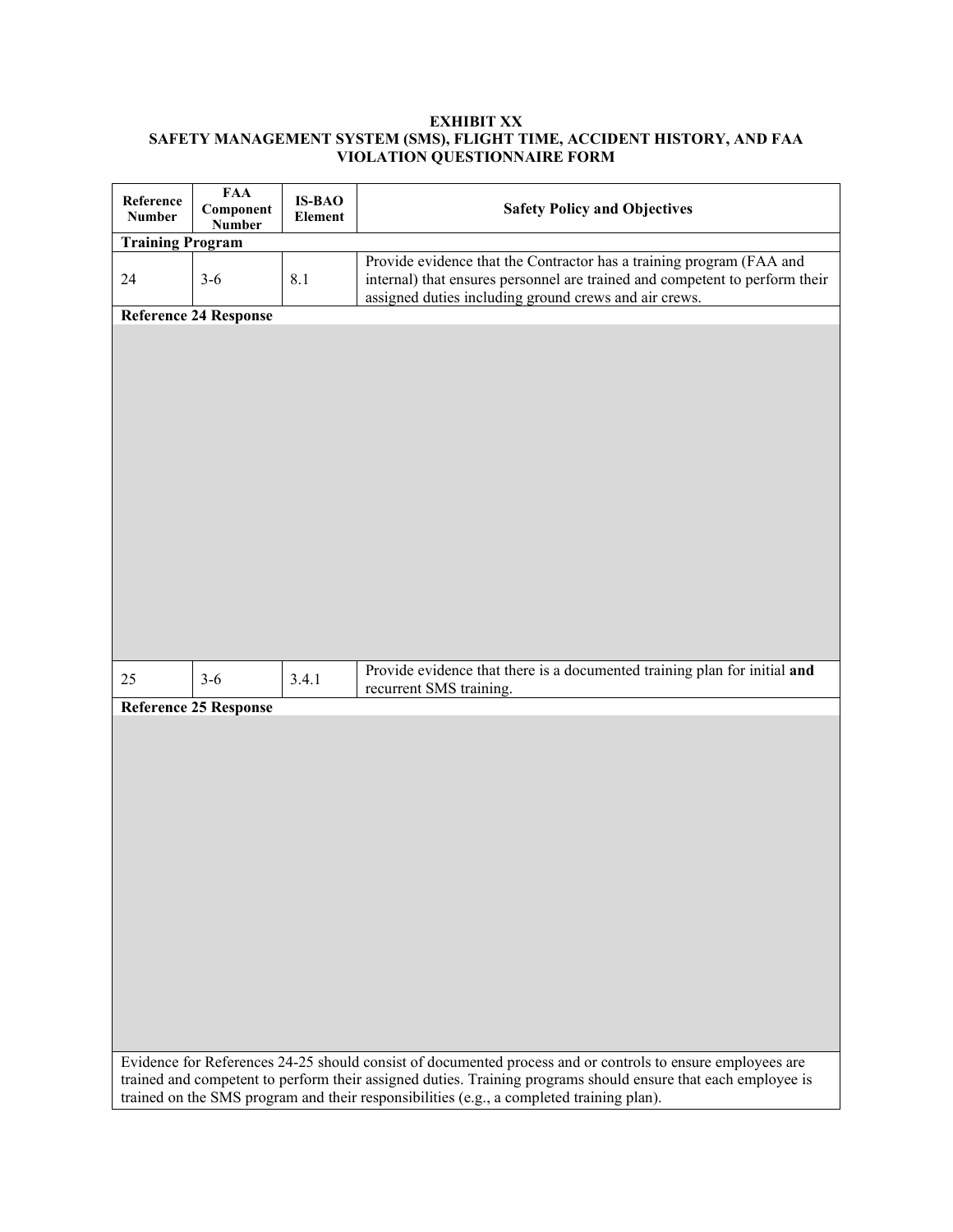| Reference<br><b>Number</b> | <b>FAA</b><br>Component<br><b>Number</b> | <b>IS-BAO</b><br>Element | <b>Safety Policy and Objectives</b>                                                                                                                                                                |  |  |  |
|----------------------------|------------------------------------------|--------------------------|----------------------------------------------------------------------------------------------------------------------------------------------------------------------------------------------------|--|--|--|
|                            | <b>Air Crew Member Qualifications</b>    |                          |                                                                                                                                                                                                    |  |  |  |
| 26                         | $3 - 3$                                  | 8.5                      | Provide evidence that the Contractor has a program to establish and<br>maintain air crew member records for required certificates, medical<br>category, required training, and proficiency checks. |  |  |  |
|                            | <b>Reference 26 Response</b>             |                          |                                                                                                                                                                                                    |  |  |  |
|                            |                                          |                          |                                                                                                                                                                                                    |  |  |  |
|                            |                                          |                          |                                                                                                                                                                                                    |  |  |  |
|                            |                                          |                          |                                                                                                                                                                                                    |  |  |  |
|                            |                                          |                          |                                                                                                                                                                                                    |  |  |  |
|                            |                                          |                          |                                                                                                                                                                                                    |  |  |  |
|                            |                                          |                          |                                                                                                                                                                                                    |  |  |  |
|                            |                                          |                          |                                                                                                                                                                                                    |  |  |  |
|                            |                                          |                          |                                                                                                                                                                                                    |  |  |  |
|                            |                                          |                          |                                                                                                                                                                                                    |  |  |  |
|                            |                                          |                          |                                                                                                                                                                                                    |  |  |  |
|                            |                                          |                          |                                                                                                                                                                                                    |  |  |  |
|                            |                                          |                          |                                                                                                                                                                                                    |  |  |  |
|                            |                                          |                          |                                                                                                                                                                                                    |  |  |  |
|                            |                                          |                          |                                                                                                                                                                                                    |  |  |  |
|                            |                                          |                          |                                                                                                                                                                                                    |  |  |  |
|                            |                                          |                          |                                                                                                                                                                                                    |  |  |  |
|                            |                                          |                          |                                                                                                                                                                                                    |  |  |  |
|                            |                                          |                          |                                                                                                                                                                                                    |  |  |  |
|                            |                                          |                          |                                                                                                                                                                                                    |  |  |  |
|                            |                                          |                          |                                                                                                                                                                                                    |  |  |  |
|                            |                                          |                          |                                                                                                                                                                                                    |  |  |  |
|                            |                                          |                          |                                                                                                                                                                                                    |  |  |  |
|                            |                                          |                          |                                                                                                                                                                                                    |  |  |  |
|                            |                                          |                          |                                                                                                                                                                                                    |  |  |  |
|                            |                                          |                          |                                                                                                                                                                                                    |  |  |  |
|                            |                                          |                          |                                                                                                                                                                                                    |  |  |  |
|                            |                                          |                          |                                                                                                                                                                                                    |  |  |  |
|                            |                                          |                          |                                                                                                                                                                                                    |  |  |  |
|                            |                                          |                          |                                                                                                                                                                                                    |  |  |  |
|                            |                                          |                          |                                                                                                                                                                                                    |  |  |  |
|                            |                                          |                          |                                                                                                                                                                                                    |  |  |  |
|                            |                                          |                          |                                                                                                                                                                                                    |  |  |  |
|                            |                                          |                          |                                                                                                                                                                                                    |  |  |  |
|                            |                                          |                          |                                                                                                                                                                                                    |  |  |  |
|                            |                                          |                          |                                                                                                                                                                                                    |  |  |  |
|                            |                                          |                          |                                                                                                                                                                                                    |  |  |  |
|                            |                                          |                          |                                                                                                                                                                                                    |  |  |  |
|                            |                                          |                          | Evidence for Reference 26 should show a process to ensure that crew members and other personnel are current on                                                                                     |  |  |  |

their required certificates, medical exams, training, and proficiency checks.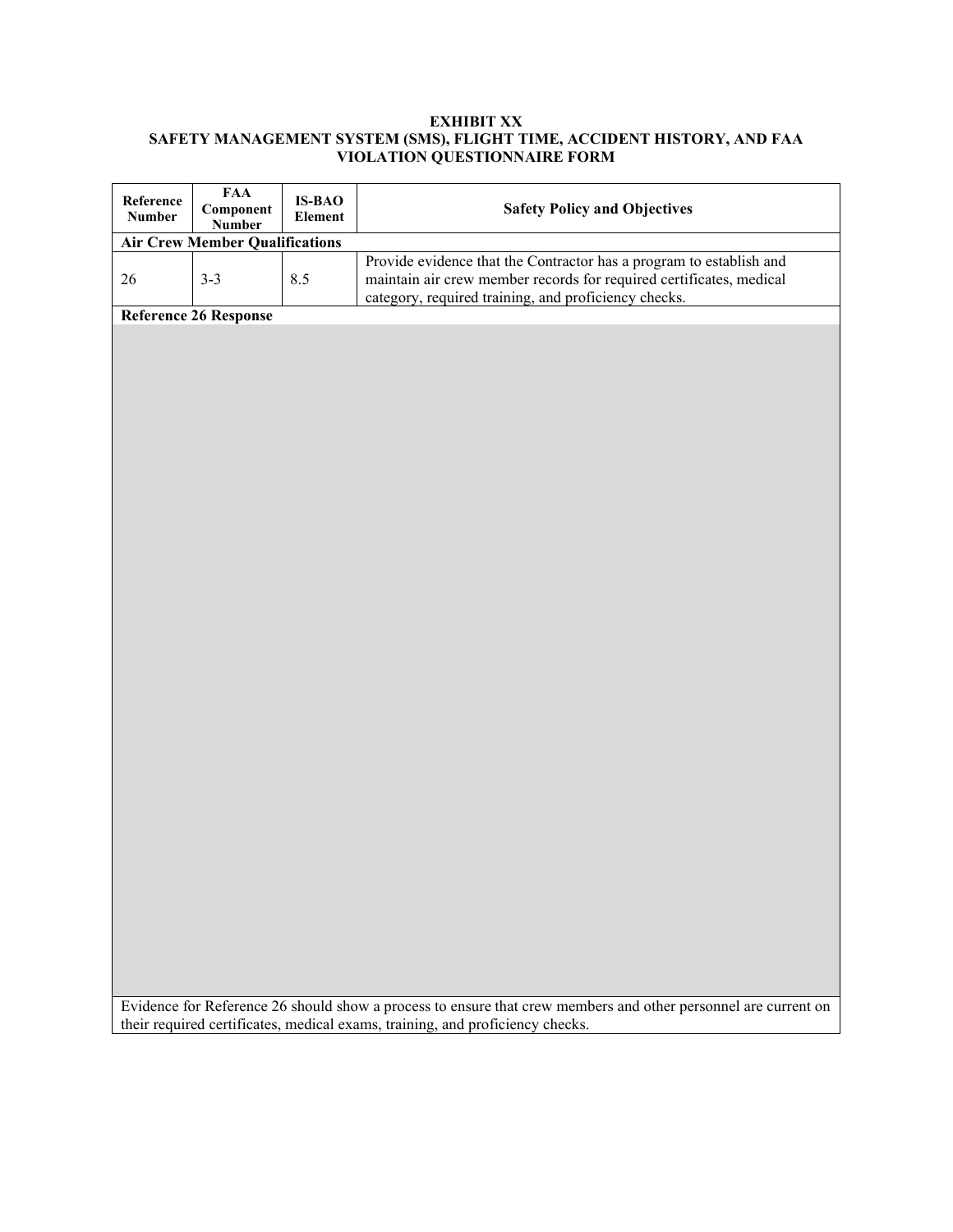| Reference<br><b>Number</b> | <b>FAA</b><br>Component<br><b>Number</b>    | <b>IS-BAO</b><br>Element | <b>Safety Policy and Objectives</b>                                                                                                                                                                                                  |  |  |  |
|----------------------------|---------------------------------------------|--------------------------|--------------------------------------------------------------------------------------------------------------------------------------------------------------------------------------------------------------------------------------|--|--|--|
|                            | <b>Maintenance Personnel Qualifications</b> |                          |                                                                                                                                                                                                                                      |  |  |  |
| 27                         | $3 - 3$                                     | 15.1                     | Provide evidence of a process to ensure that the Contractor aircraft<br>maintenance/servicing personnel are certificated by the FAA.                                                                                                 |  |  |  |
|                            | <b>Reference 27 Response</b>                |                          |                                                                                                                                                                                                                                      |  |  |  |
|                            |                                             |                          |                                                                                                                                                                                                                                      |  |  |  |
| 28                         | $3 - 3$                                     | 15.2.3                   | Provide evidence of a process that ensures maintenance personnel are<br>trained and approved by the Contractor to conduct specific maintenance.                                                                                      |  |  |  |
|                            | <b>Reference 28 Response</b>                |                          |                                                                                                                                                                                                                                      |  |  |  |
|                            |                                             |                          | Evidence for References 27-28 should show a process to ensure that mechanics and other maintenance personnel<br>are current on their required FAA certificates, training, and that they are trained to conduct specific maintenance. |  |  |  |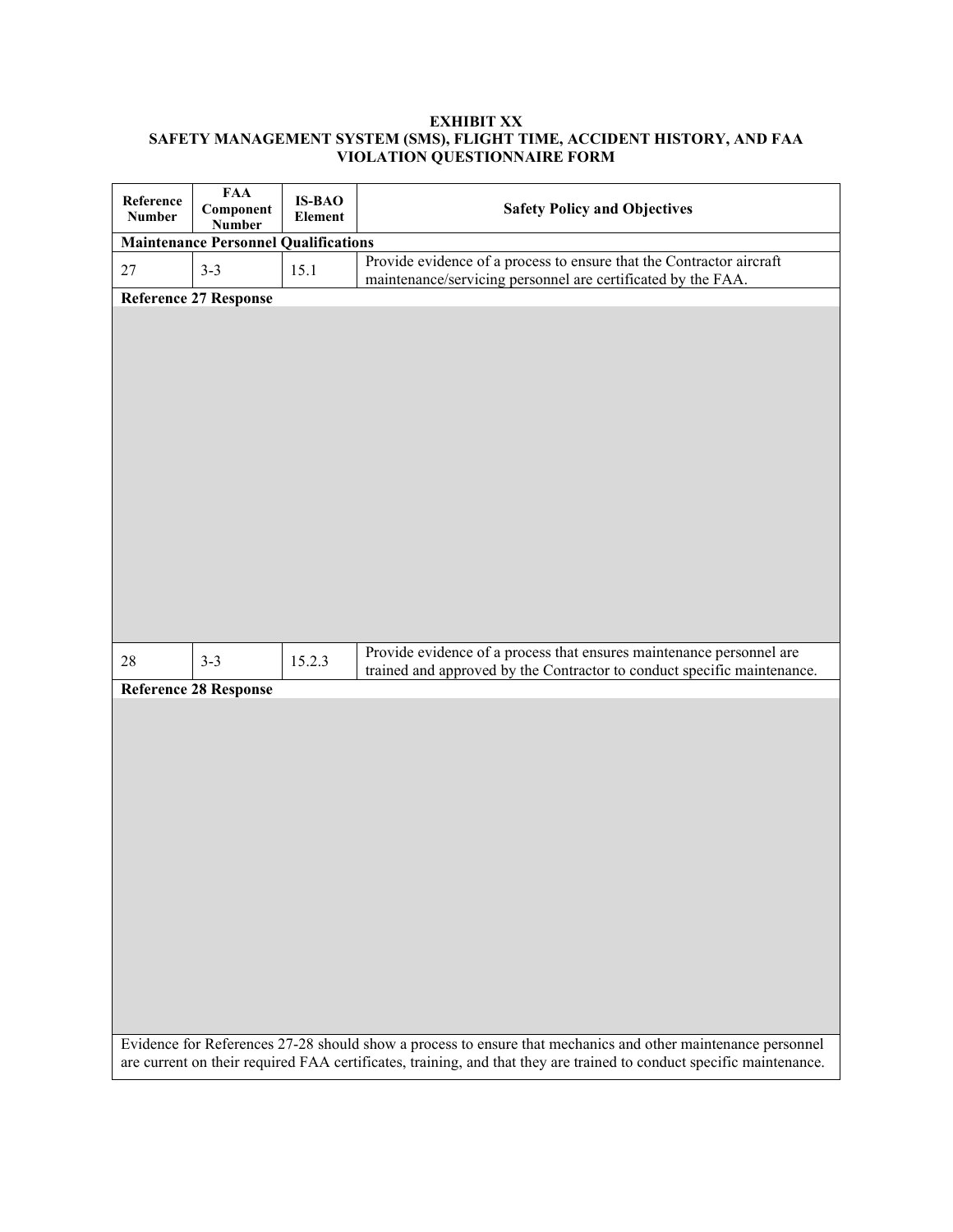| Reference<br><b>Number</b> | <b>FAA</b><br>Component<br><b>Number</b> | <b>IS-BAO</b><br>Element | <b>Safety Policy and Objectives</b>                                                                                                                                                                                                                                                                                                      |  |  |
|----------------------------|------------------------------------------|--------------------------|------------------------------------------------------------------------------------------------------------------------------------------------------------------------------------------------------------------------------------------------------------------------------------------------------------------------------------------|--|--|
|                            | <b>Maintenance Control System</b>        |                          |                                                                                                                                                                                                                                                                                                                                          |  |  |
| 29                         | $3 - 3$                                  | 15.1                     | Provide evidence that the Contractor has a maintenance control system<br>that is appropriate to the type and number of aircraft operated and the<br>manner in which maintenance is conducted.                                                                                                                                            |  |  |
|                            | <b>Reference 29 Response</b>             |                          |                                                                                                                                                                                                                                                                                                                                          |  |  |
|                            |                                          |                          |                                                                                                                                                                                                                                                                                                                                          |  |  |
| 30                         | $3 - 3$                                  | 15.1                     | Provide evidence that the Contractor Operations Manual includes<br>procedures to obtain and qualify aircraft maintenance services when away<br>from home base to ensure service is performed by qualified personnel.                                                                                                                     |  |  |
|                            | <b>Reference 30 Response</b>             |                          |                                                                                                                                                                                                                                                                                                                                          |  |  |
|                            |                                          |                          |                                                                                                                                                                                                                                                                                                                                          |  |  |
| programs.                  |                                          |                          | Evidence for References 29-30 should document a process on how the Contractor will conduct maintenance,<br>manage aircraft records, preventative/deferred maintenance, discrepancy management, technical dispatch, parts<br>inventory and ordering, material control, tool calibration, maintenance arrangements, and maintenance safety |  |  |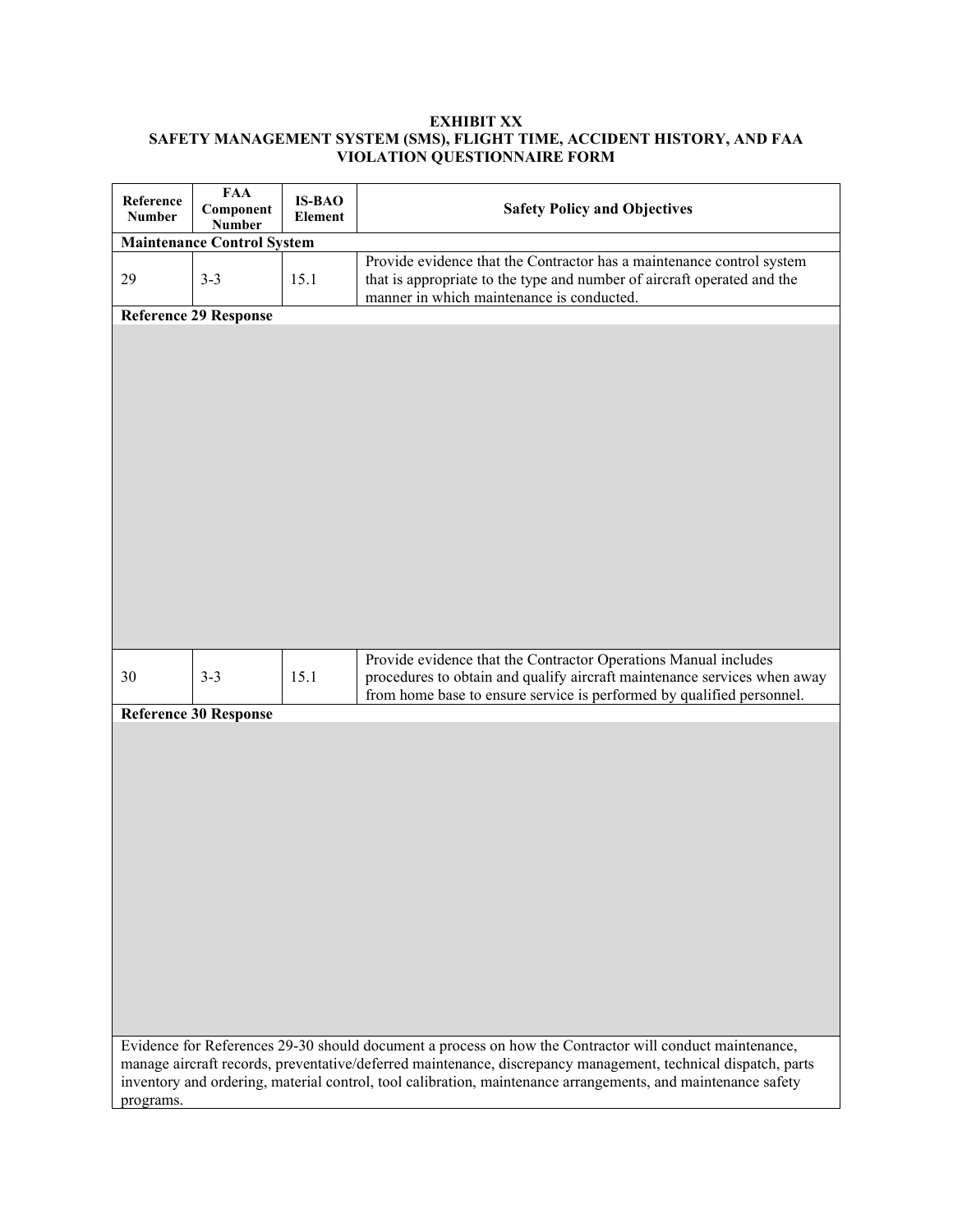| Reference<br><b>Number</b> | <b>FAA</b><br>Component<br><b>Number</b>                                                                | <b>IS-BAO</b><br>Element | <b>Safety Policy and Objectives</b>                                                                                                                                                                                                                                                                 |  |
|----------------------------|---------------------------------------------------------------------------------------------------------|--------------------------|-----------------------------------------------------------------------------------------------------------------------------------------------------------------------------------------------------------------------------------------------------------------------------------------------------|--|
|                            | Flight Time, Accident History, and FAA Violations<br>(during last five years: $10/1/20xx - 9/30/20xx$ ) |                          |                                                                                                                                                                                                                                                                                                     |  |
| 31                         | N/A                                                                                                     | N/A                      | Total number of flight hours during last five years. Flight hours must be<br>separated by year and category: fixed-wing, rotary-wing, and uncrewed<br>aircraft system (UAS).                                                                                                                        |  |
|                            |                                                                                                         |                          | Reference 31 Response (if needed, continuation sheet is on next page)                                                                                                                                                                                                                               |  |
|                            |                                                                                                         |                          |                                                                                                                                                                                                                                                                                                     |  |
| 32                         | N/A                                                                                                     | N/A                      | Total number of accidents or incidents during last five years as determined<br>by the NTSB that met the "substantial damage" criteria as defined within<br>49 CFR 830.2. If the accident was reported to the NTSB and it was<br>downgraded to an incident, you must provide evidence from the NTSB. |  |
|                            |                                                                                                         |                          | Reference 32 Response (if needed, continuation sheet is on next page)                                                                                                                                                                                                                               |  |
|                            |                                                                                                         |                          |                                                                                                                                                                                                                                                                                                     |  |
| 33                         | N/A                                                                                                     | N/A                      | Total number of FAA violations (Civil Penalty) during last five years. If<br>violations were reported, provide Case information.                                                                                                                                                                    |  |
|                            |                                                                                                         |                          | Reference 33 Response (if needed, continuation sheet is on next page)                                                                                                                                                                                                                               |  |
|                            |                                                                                                         |                          | Evidence for Reference 31 should show total hours for the specified time period, separated by year and aircraft                                                                                                                                                                                     |  |
|                            | and if applicable, information for each violation.                                                      |                          | category; Reference 32 should show total number of accidents/incidents, and if applicable, accident mishap<br>prevention plan(s) should be included for each accident; Reference 33 should show total number of violations,                                                                         |  |